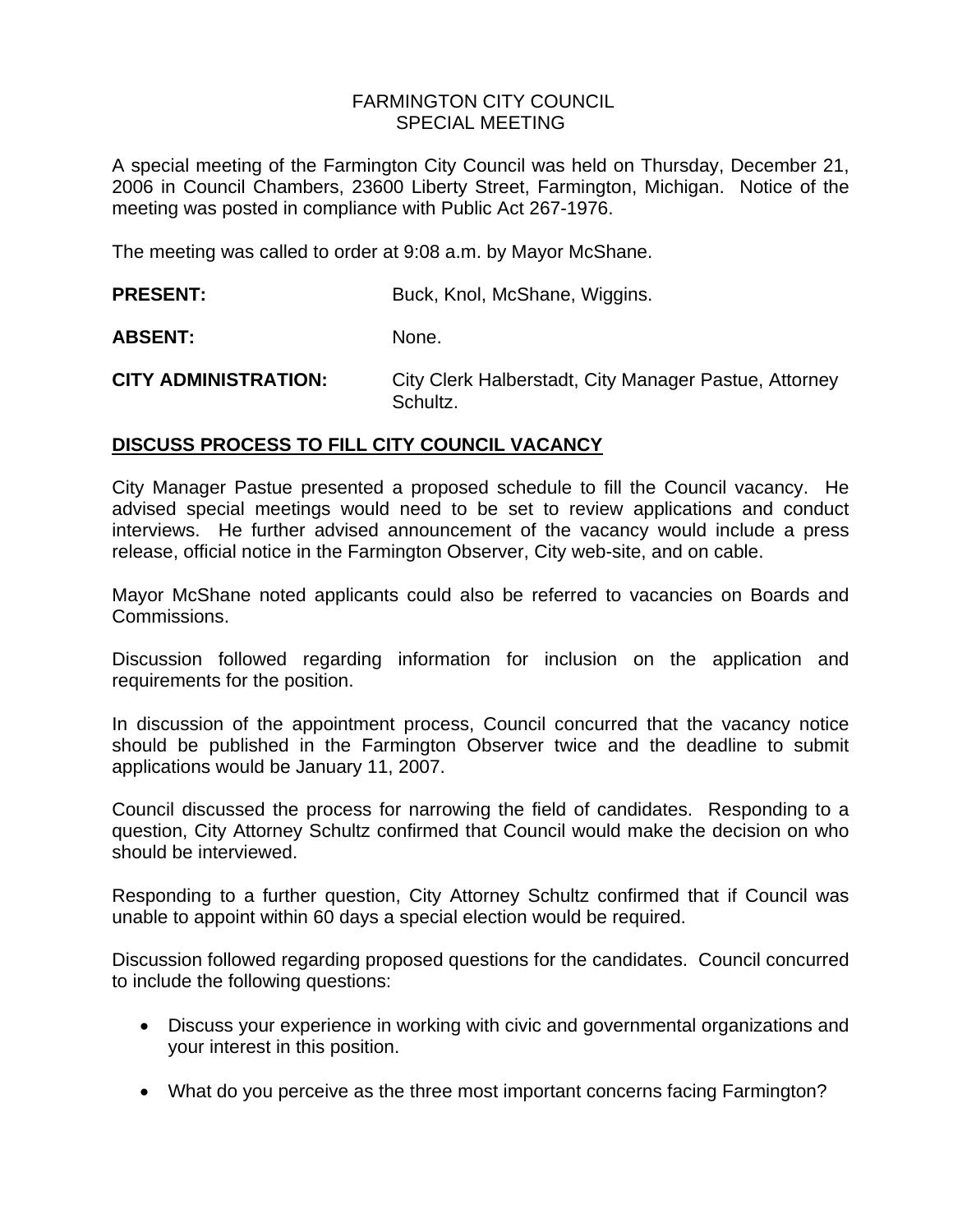- What are your thoughts regarding the relationship between Farmington and Farmington Hills?
- All cities are facing fiscal challenges, how would you address balancing the budget in considering various alternatives and trade-offs.
- What areas do you think would be potential opportunities for revitalization and/or redevelopment and what approach?
- What direction should the City take concerning the City's historic character and values?
- What are your thoughts related to our residential neighborhoods and multi-family developments and what, if any, improvements would you suggest?

Pastue indicated the questionnaire would be included with the application along with a schedule of the interview process.

City Attorney Schultz confirmed that all interviews must be held in open session and applications are a matter of public record.

## **OTHER BUSINESS**

Council discussed the results of the Sustainability Study commissioned by Farmington Hills as it related to a recommendation that the Cities of Farmington and Farmington Hills merge.

Mayor McShane advised the City should be proactive in response to the study and in addition provide comparative information to residents regarding the financials, services, etc. of each City.

Councilmember Buck indicated the study provides an opportunity to mount an image campaign to publicize the many benefits of Farmington.

City Manager Pastue noted it has always been Farmington's tradition to approach major decisions in a thoughtful and deliberate manner.

Discussion followed regarding an appropriate response to the study and related issues involved. Discussion continued regarding the merit of Farmington commissioning its own study versus a joint study with Farmington Hills.

Council concurred that their first priority is to fill the council vacancy and allow an appropriate transition time for the new member. Once that is achieved, Council concurred to schedule a public forum to receive public comment on the merger recommendation. Council further concurred that following the public forum they would consider a discussion with Farmington Hills regarding the possibility of a study.